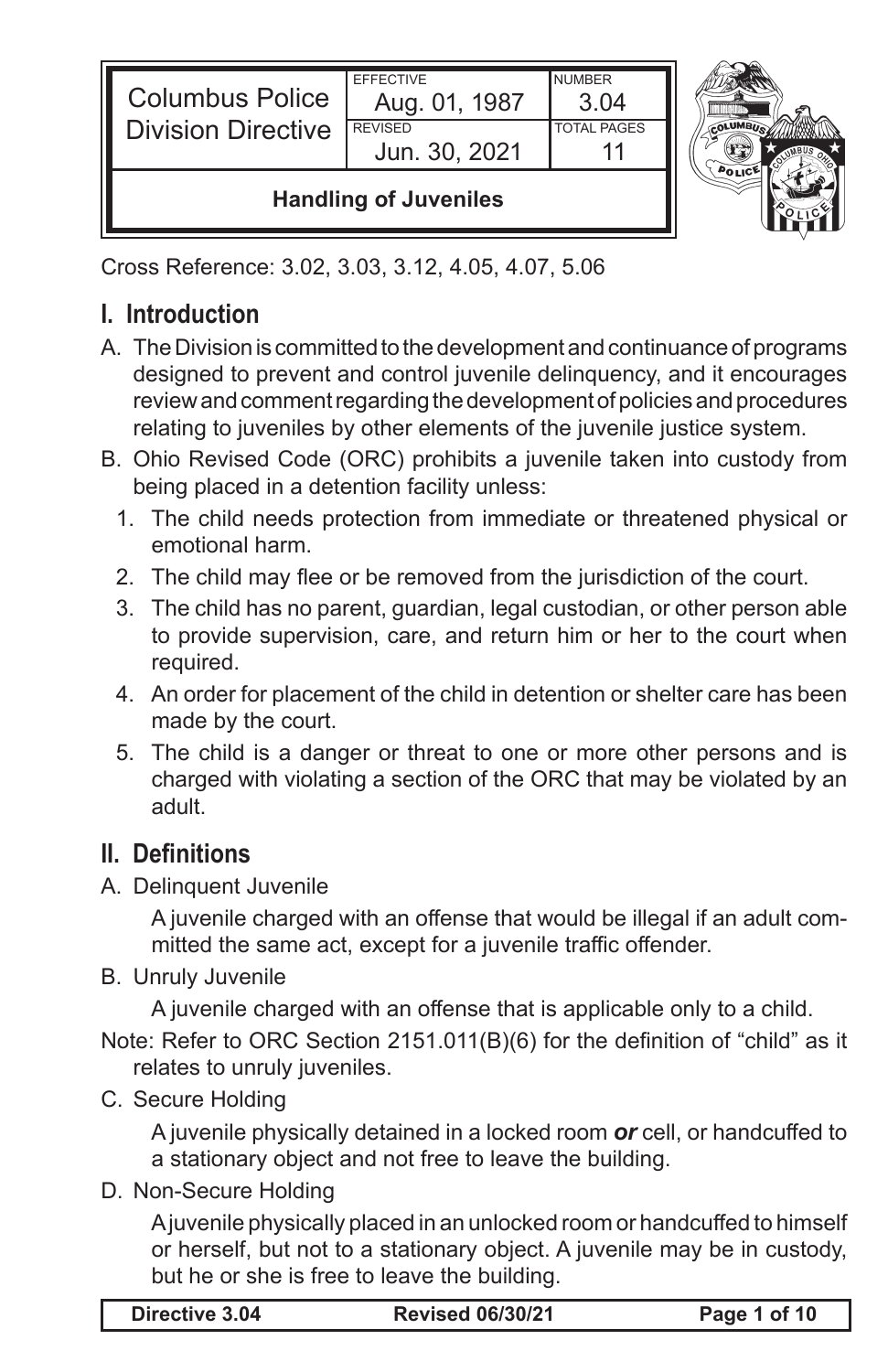#### E. Status Offense

 An offense that would not be a crime if committed by an adult (for example, curfew).

- F. Juvenile Processing
	- 1. Fingerprinting and/or photographing the juvenile in a secure area of the facility.
	- 2. Interrogating the juvenile; contacting the juvenile's parent, guardian, or other legal custodian arranging for placement of the juvenile; or arranging for the transfer of or transferring the juvenile while holding the juvenile in a non-secure area of the facility.

### **III. Policy Statements**

- A. Juveniles who are not being arrested or returned to a parent, guardian, or other legal custodian and who do not meet the specifications for safekeeping as outlined in ORC 2151.31 (A)(3) shall be released.
- B. The name(s) and personal information of those reporting child abuse or neglect are confidential and shall not be recorded on public documents. Such information shall be relayed in a confidential manner to either the appropriate children services agency or the appropriate Special Victims Bureau unit.
- C. Curfew Violations
	- 1. Sworn personnel may issue a warning to a juvenile who reasonably appears to have a legitimate purpose or reason for being out late at night. Sworn personnel shall enforce curfew laws when it reasonably appears that a juvenile is engaging in harmful or disruptive activities.
	- 2. Sworn personnel should attempt to return curfew violators home or contact a parent, guardian, or other legal custodian to pick them up. Sworn personnel should contact their sergeant for approval before taking a child home who lives off the precinct.
- D. Enforcement Options
	- 1. Unless otherwise directed by a supervisor, sworn personnel should take the lowest level of appropriate enforcement action available from reasonable alternatives allowed by law. Factors to consider include the nature and circumstances of the offense, the age of the offender, the offender's record, and the likelihood of recurrence.
	- 2. Enforcement actions include the following:
		- a. Issue a Warning

The juvenile should be transported home and the parent, guardian, or other legal custodian advised of the nature of the offense and of agencies available to provide counseling or other assistance.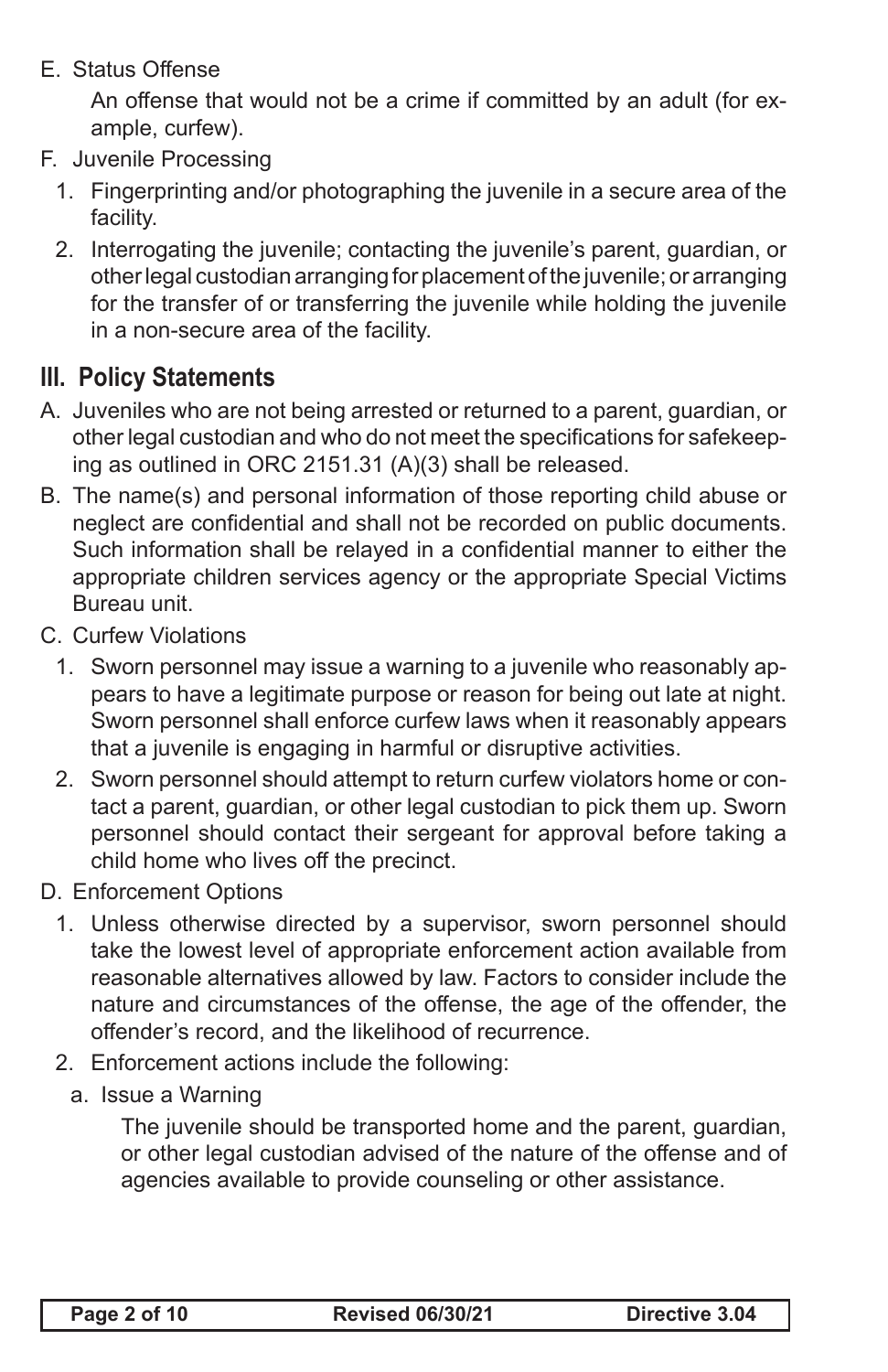b. File a Summons

If a summons is issued in Franklin County for a juvenile not in custody, the Franklin County Juvenile Court may order the subject to report to the Division's Identification (ID) Unit to be processed.

- c. File a Warrant
- d. Arrest

Immediate arrest should be restricted to those cases involving serious criminal conduct or repeated criminal violations. These include felonies, delinquent acts involving weapons, serious gang-related delinquent acts, delinquent acts committed by juveniles on probation or parole or those with a case pending, and repeated delinquent acts within the preceding 12 months.

- E. Interrogation of Juveniles
	- 1. The length and manner of the interrogation shall be limited based upon the subject's age and mental and physical condition.
	- 2. The number of interrogators present shall be kept to a minimum.
	- 3. The purpose of the interrogation and, when appropriate, the subsequent arrest process shall be explained to the subject.
	- 4. Custodial Interrogations
		- a. If a criminal complaint has been filed against a juvenile, prior to Mirandized questioning about the charge, sworn personnel shall:
			- (1) Notify and consult the juvenile's parent(s) and allow the juvenile to consult an attorney.
				- (a) If a parent cannot be contacted despite multiple attempts, the juvenile must be offered the opportunity to contact an attorney for himself or herself.
				- (b) The juvenile must consult with an attorney and/or his or her parent(s) in order to waive his or her right to counsel.
				- (c) An attorney is not required to be physically present during interrogation if the juvenile has consulted with the attorney prior to the commencement of the questioning.
			- (2) Not question the juvenile if neither the parent(s) nor an attorney can be notified and consulted.
		- b. If a criminal complaint has been filed against a juvenile, and the subject of the questioning is not related to the filed charge, sworn personnel shall:
			- (1) Mirandize the juvenile prior to questioning.
			- (2) Not question the juvenile about the filed charge.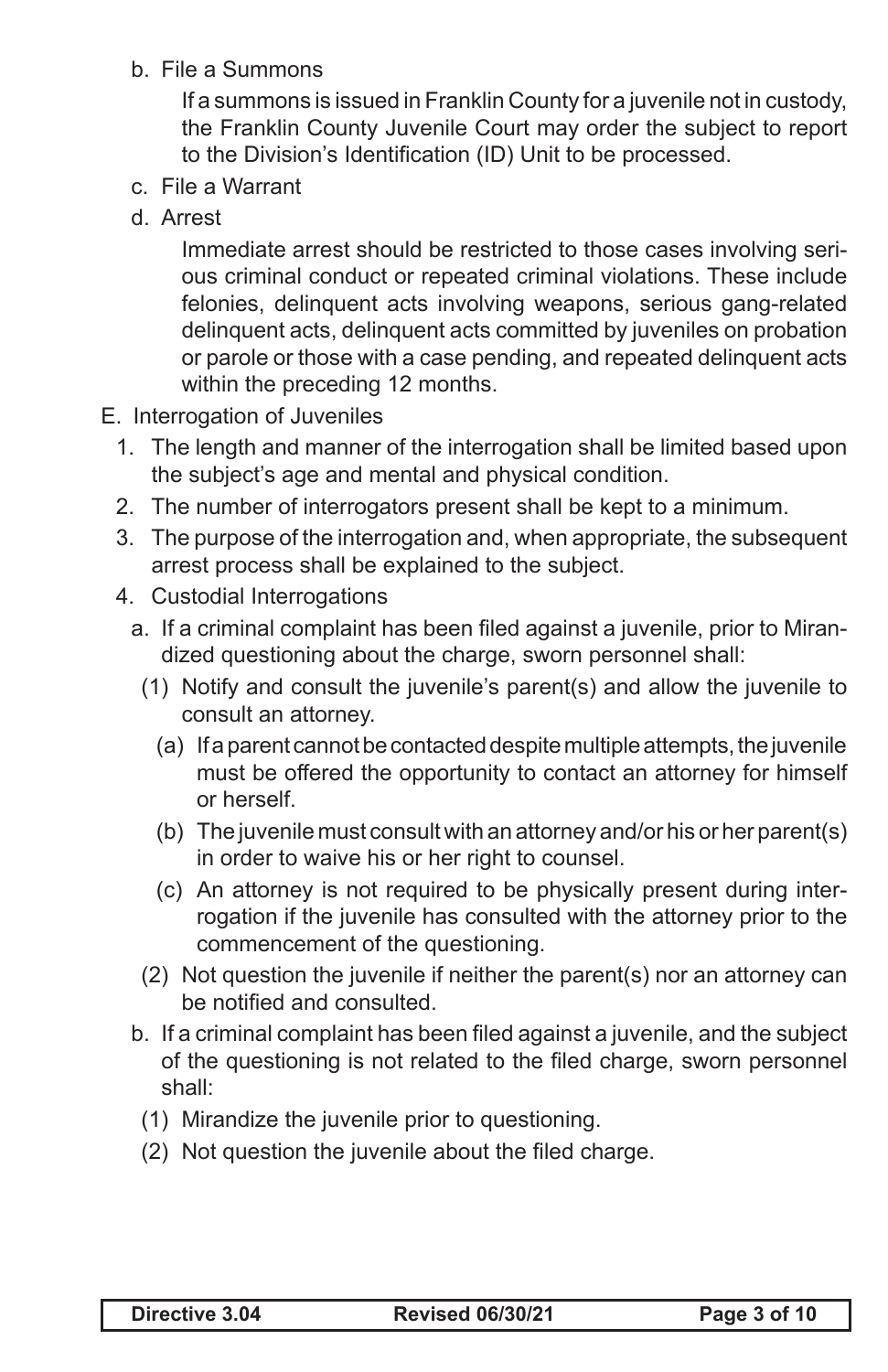- c. If a criminal complaint has not been filed against a juvenile, sworn personnel shall:
	- (1) Consider the juvenile's age, intelligence, experience, background, education, and prior contact with the criminal justice system, as well as the duration and conditions of the detention, when determining whether the juvenile is "in custody"; understands his or her rights; and willingly, knowingly, and voluntarily waives his or her rights after being Mirandized.
	- (2) Notify and consult the juvenile's parent(s) prior to any questioning when the juvenile's custodial status and/or waiver of rights are in question.
- F. Transporting Juveniles
	- 1. Juveniles shall not be transported with an adult.
	- 2. Juveniles taken into custody for safekeeping shall not be transported with any person under arrest.
	- 3. Division personnel shall transport juveniles in a child restraint system or booster seat, when required, in the "soft" rear seat of a lieutenant's vehicle or unmarked vehicle. When circumstances dictate, Division personnel may request the appropriate children services agency to perform the transport.
	- 4. Division personnel shall contact the Juvenile Detention Center prior to transport to determine to which facility the juvenile shall be taken.
	- Note: If the transport is to the Juvenile Detention Center or a medical facility, the juvenile is not eligible for the Juvenile Diversion Program. If directed to take the juvenile to the Reception Center/The Village Network, screen the juvenile for possible entry into the Juvenile Diversion Program.
- G. Processing Juveniles
	- 1. Time constraints
		- a. Juveniles alleged to have committed a felony may be held for processing purposes for a period not to exceed six hours to include time spent at police headquarters.
		- b. Juveniles alleged to have committed a misdemeanor, or alleged to be a delinquent child for violating a court order regarding the child's adjudication as an unruly child for being a habitual truant, to be an unruly child, or to be a juvenile traffic offender, may be held for processing purposes for a period not to exceed three hours to include time spent at police headquarters.
		- c. Juveniles alleged to be a status offender shall not be placed in a secure holding for processing purposes.
		- Note: Processing does not include transporting to a truancy center or guard duty at a medical facility.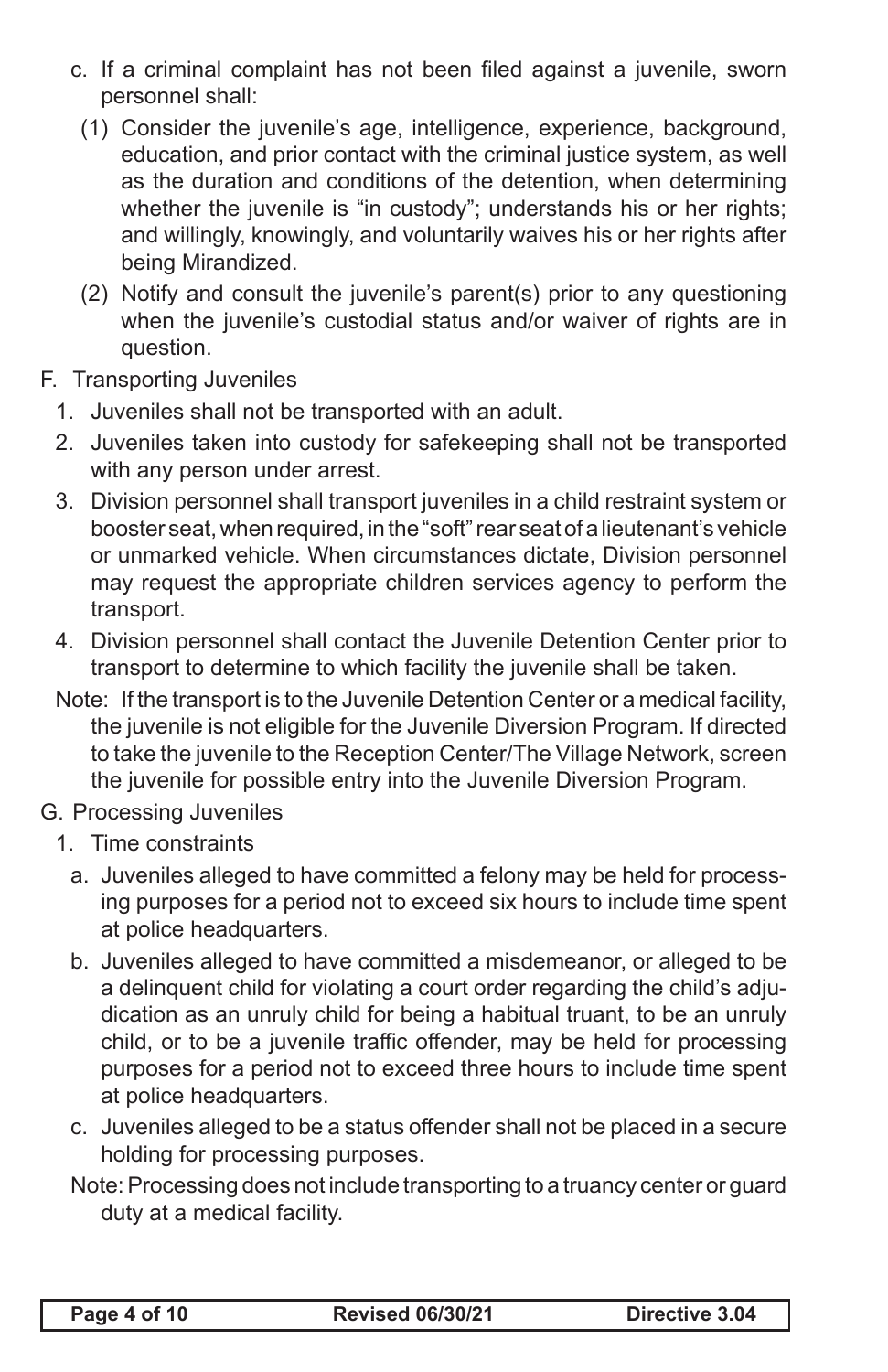- 2. Manner of detention during processing
	- a. Sworn personnel shall visually supervise juveniles at all times during detention.
	- b. Juveniles shall not be handcuffed or otherwise physically secured to a stationary object during the detention. This prohibition does not apply to PTV transports or processing in the ID Unit or BAC room.
	- c. Juveniles shall remain beyond the range of touch, sight, and sound of all adult detainees at all times during the detention. This does not include incidental passing during active transport or deliberate yelling, screaming, or other loud disruptive behavior.
	- d. Sworn personnel shall complete the Juvenile Holding Log, form I-20.164, when juveniles are secured in a fifth or sixth floor interview room or processed in the BAC room.
- 3. Juvenile Holding Log
	- a. The Juvenile Holding Log shall be maintained inside Division interview rooms and the BAC room.
	- b Sworn personnel shall complete the Juvenile Holding Log as appropriate.
	- c. Fifth and Sixth Floor Interview Rooms
		- (1) The Major Crimes Bureau Investigative/Support Section Lieutenant shall disseminate and collect blank and completed Juvenile Holding Logs on a monthly basis.
		- (2) Investigative Duty Desk personnel shall maintain additional blank Juvenile Holding Logs.
		- (3) Investigative Duty Desk personnel should be contacted for any problems with the Juvenile Holding Logs and equipment.
	- d. BAC Room
		- (1) Headquarters Operations Sectionpersonnel shall provide and maintain the Juvenile Holding Logs each month.
		- (2) Headquarters Operations Section personnel should be contacted for any problems with the Juvenile Holding Logs and equipment.
		- (3) At the beginning of each month, Headquarters Operations Section personnel shall forward the previous month's completed Juvenile Holding Logs to the Major Crimes Bureau Investigative/Support Section Lieutenant.
	- e. The Major Crimes Bureau Investigative/Support Section Lieutenant shall forward the completed Juvenile Holding Logs to the Ohio Department of Youth Services each quarter.
- H. Welfare of Juveniles
	- 1. Sworn personnel have an obligation to provide for the safety and wellbeing of juveniles encountered.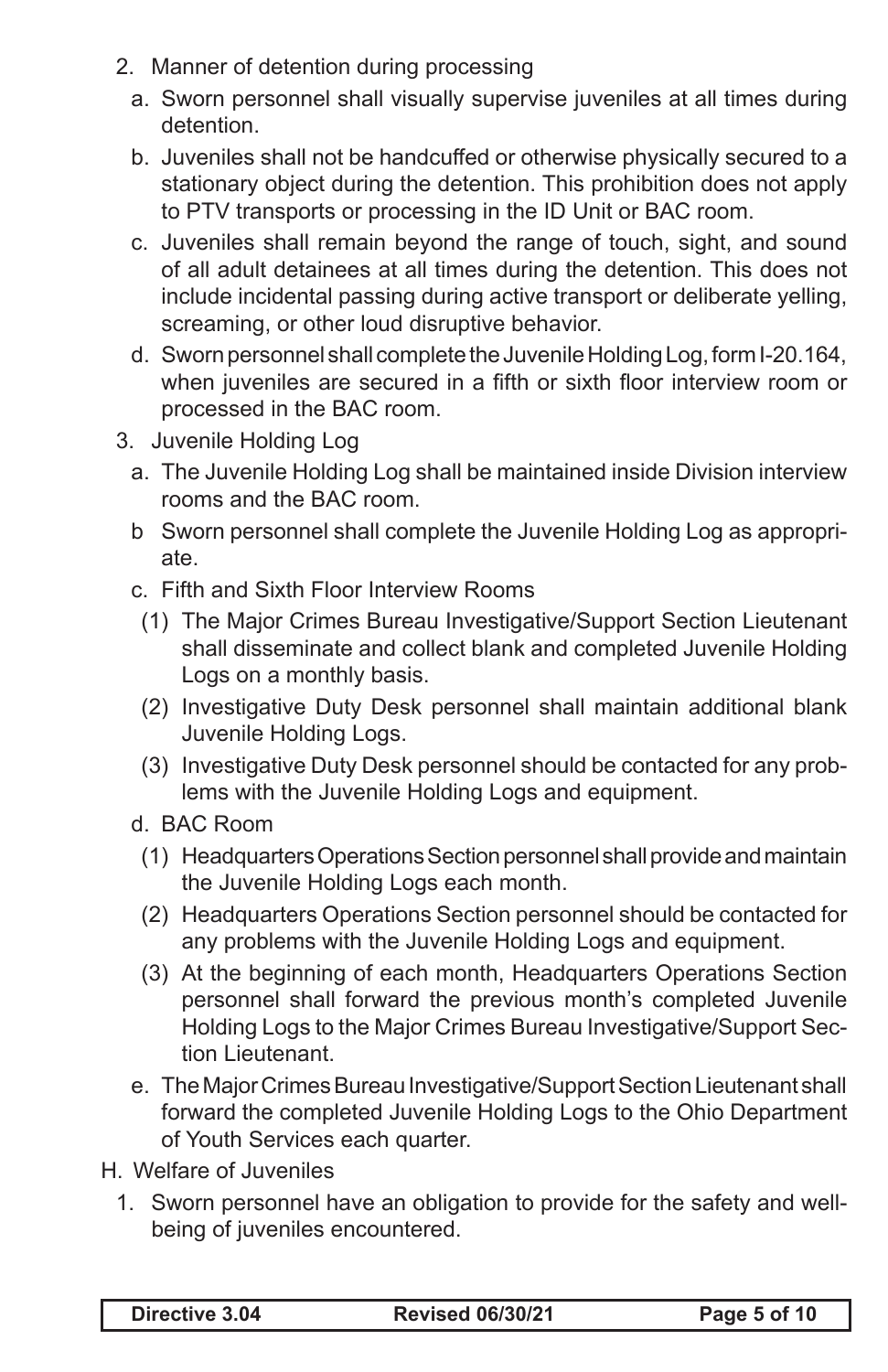- 2. Sworn personnel shall notify the appropriate county's children services agency and complete the appropriate electronic report when receiving a report concerning the possible abuse or neglect of a child or the possible threat of abuse or neglect of a child.
- 3. Juveniles taken into custody should be immediately evaluated for emergency medical care and appropriate action should be taken. Juveniles who appear to be injured or under the influence of alcohol and/or drugs may be released to a responsible parent, guardian, or other legal custodian when the juvenile's health and safety is not in jeopardy and the parent, guardian, or other legal custodian assumes responsibility for any necessary care. If there is any doubt, obtain the necessary medical attention for the juvenile prior to release. The juvenile must be evaluated at a medical facility before being taken to a detention facility if the juvenile is injured or under the influence of alcohol and/or drugs.
- 4. Sworn personnel shall take juveniles who are in immediate danger of harm from their surroundings or suspected of being at risk in their home environment into custody for safekeeping.
	- a. Sworn personnel who determine a juvenile is at risk or endangered in his or her home environment should evaluate if probable cause exists to file a criminal charge. If probable cause exists, sworn personnel should summons or arrest the parent or guardian.
	- Note: When officers remove a juvenile because of physical dangers in the home, the charge of child endangering/neglect is appropriate in many cases. In Franklin County, charges filed pursuant to ORC 2919.22(B) (1) shall be filed in juvenile court even though the defendant is an adult.
	- b. If no charges are filed, sworn personnel shall notify the Special Victims Bureau by completing the appropriate electronic report when transporting juveniles to a county's children services agency for safekeeping due to being at risk in their home environment.
	- c. Franklin County Children Services will only take juveniles that meet the safekeeping criteria outlined in ORC 2151.31, that is, that there are reasonable grounds to believe that the juvenile is in immediate danger from his or her surroundings and that the juvenile's removal is necessary to prevent immediate or threatened physical or emotional harm.
	- d. For safekeeping of juveniles in Delaware or Fairfield County, sworn personnel shall contact the appropriate children services agency during regular business hours. If after hours, contact the appropriate sheriff's office and request the on-call case worker be notified.
	- e. Juveniles being taken into custody for safekeeping for any reason other than for being at risk in their home environment shall be:
	- (1) Returned to a parent, guardian, or other legal custodian, provided this does not present a danger to the juvenile. The person taking custody shall be advised of the circumstances of the incident.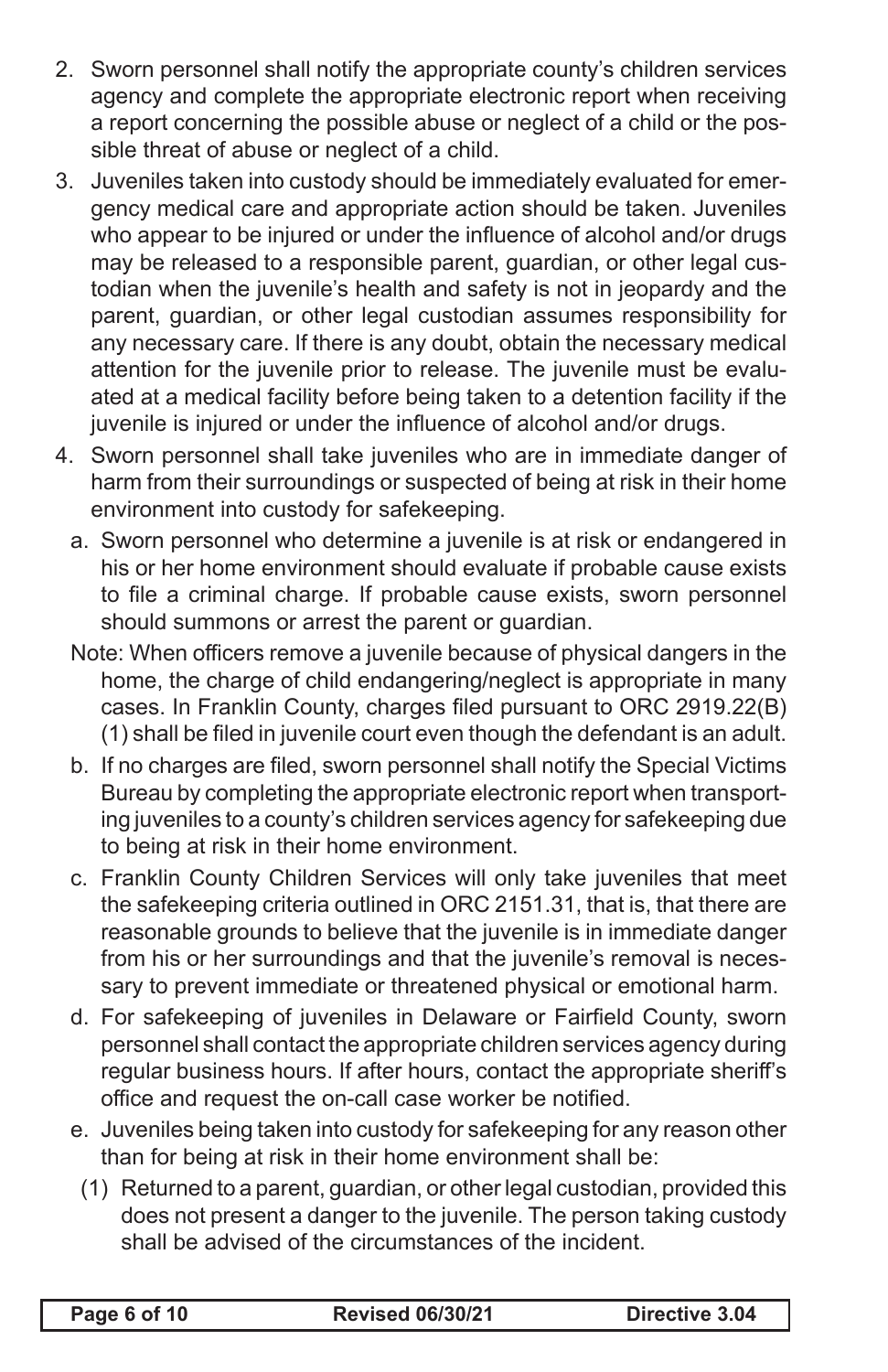- (2) Transported to the appropriate county's children services agency if a parent, guardian, or other legal custodian cannot be located or is being arrested.
- (3) Released to relatives or neighbors with the permission of a parent, guardian, or other legal custodian. Sworn personnel shall make a reasonable determination that the person giving permission is not under the influence of alcohol or drugs at the time permission is given and shall determine through the appropriate county's children services agency that the individual to be given temporary custody is not a state-registered child abuse offender.

### **IV. Procedures**

A. Juveniles in Custody/Detained

- 1. Conduct a warrant and missing check through LEADS/NCIC and the Records Unit.
- 2. Notify the parent, guardian, or other legal custodian. If a parent, guardian, or other legal custodian cannot be located, advise the agency to whom the child is released so that notification attempts can continue.

B. Filing a Summons

- 1. Forward a completed Arrest Information, form U-10.100; a completed juvenile criminal complaint form; and a signed probable cause affidavit to the Juvenile Court Liaison Officer. Refer to the "Administering Oaths" directive.
- 2. Do not assign a court date. The Juvenile Court Liaison Officer shall assign a court date and make notifications.
- 3. In the City of Columbus but in an adjacent county, contact the on-duty prosecutor for further procedures.
- C. Requesting a Warrant on File (WOF)
	- 1. During normal business hours, report to the appropriate Juvenile Court and advise why a warrant should be issued instead of a summons.
		- a. If a warrant is issued, send a copy of the completed Arrest Information form with "WOF" printed across the top to the Juvenile Court Liaison Officer.
		- b. If a warrant is not issued, follow the procedures for the issuance of a summons.
	- 2. During non-business hours, or if a warrant does not need to be issued immediately, forward to the Juvenile Court Liaison Officer a completed Arrest Information form, a completed juvenile criminal complaint form, a signed probable cause affidavit, and a note explaining why:
		- a. A warrant should be issued instead of a summons for non-domestic violence complaints; or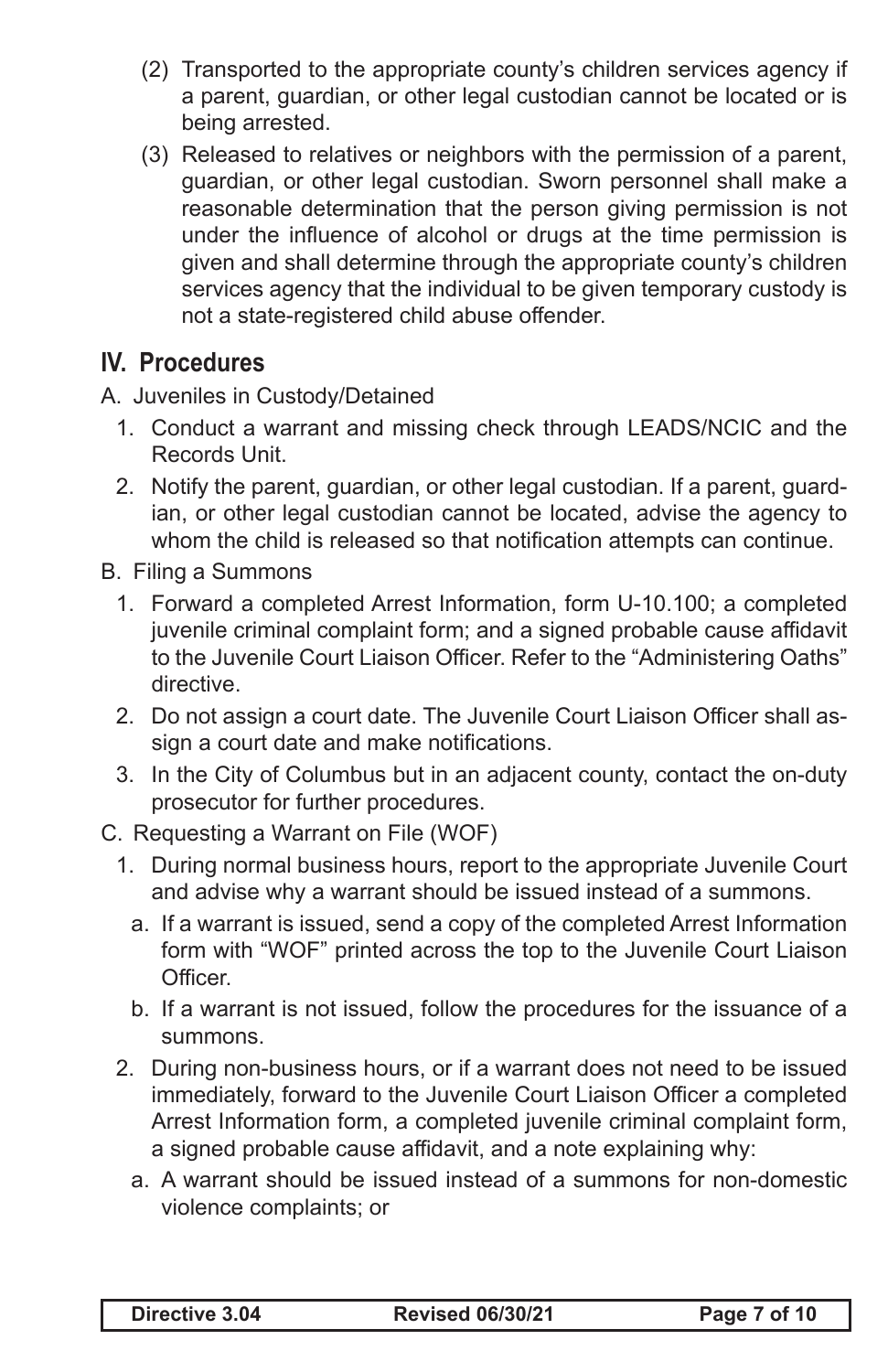b. A summons should be issued for a domestic violence complaint instead of a warrant.

Note: The preferred course of action for domestic violence complaints is the issuance of a warrant. The Juvenile Court Liaison Officer shall attempt to obtain a warrant on the next business day.

- 3. In emergency situations during non-business hours, contact the appropriate juvenile court judge or juvenile court administrator at home to approve the issuance of a warrant. Telephone numbers may be obtained from the appropriate detention center.
- D. Arrest of Delinquent Juveniles
	- 1. Process juveniles arrested for felonies through the appropriate investigative unit and the ID Unit*. O*btain a completed BCI Form 2-71, including an Incident Tracking Number (ITN), before transporting to the detention facility.
	- 2. Process juveniles arrested for a misdemeanor offense of violence through the ID Unit*. O*btain a completed BCI Form 2-71, including an ITN, before transporting to the detention facility. With the exception of minor misdemeanors, traffic offenses, and status offenders, juveniles arrested for other misdemeanors may be processed through the ID Unit.
	- 3. Process juveniles arrested for OVI at police headquarters prior to transporting them to the detention facility or releasing them to a parent, guardian, or other legal custodian. Do not process juveniles with an adult offender.
	- 4. Prior to transport, contact the Franklin County Juvenile Detention Center for an assessment. The detention center will determine to which facility the arrested juvenile will be taken.
	- 5. Juvenile Diversion Program (JDP)
		- a. If directed to transport to the Reception Center or The Village Network, screen the juvenile for possible entry in the JDP based on the following criteria:
			- (1) The charges are misdemeanors*;*
			- (2) The juvenile has no previous felony adjudications*;*
			- (3) The juvenile is not charged with a Domestic Violence offense, status offense, or traffic charge (including DUI and No Ops)*;*
			- (4) The juvenile has no active warrants*;* and
			- (5) The juvenile resides within Franklin County.
		- b. If eligible for the JDP, contact the Police Initiated Diversion Specialist (PID) for assistance upon entry into the Reception Center/The Village Network.
		- c. Provide the necessary paperwork and information to the PID.
		- d. If not eligible for the JDP, follow the procedures as normal.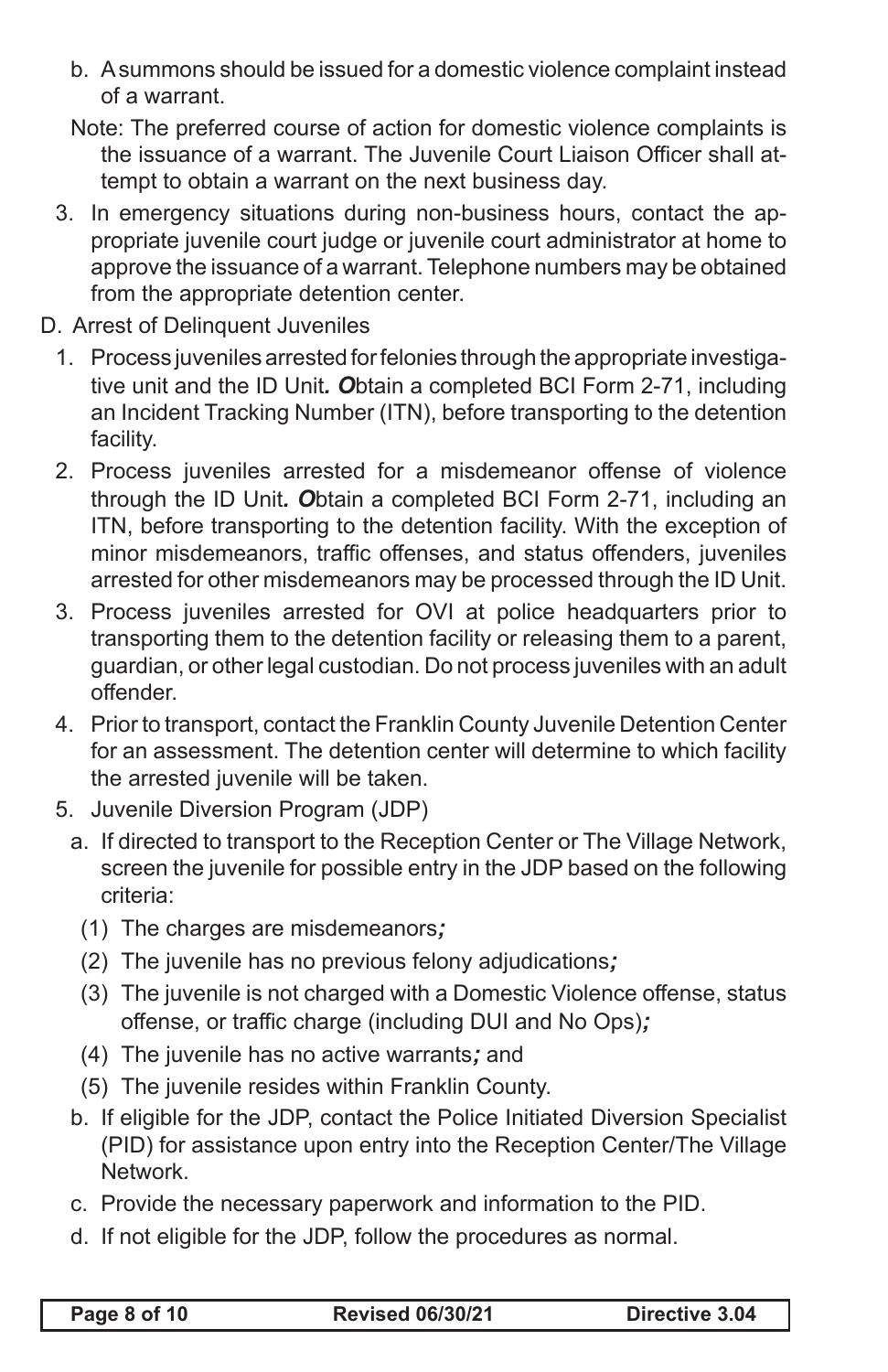- 6. For arrests within the City of Columbus, but in an adjacent county:
	- a. In Delaware County, call *(740)* 833-2600 during normal business hours (8:30 a.m.–4:30 p.m.). If after hours, call the on-call number *(740)* 272- 0956.
	- b. In Fairfield County, call *(740)* 652-7460 during normal business hours (8:00 a.m.–4:00 p.m.). If after hours, call the on-call numbers *(740)*  503-2716 or *(740)* 503-3030.
- 7. Provide the detention facility with a completed:
	- a. Arrest Information form,
	- b. Juvenile criminal complaint form,
	- c. Probable cause affidavit,
	- d. BCI Form 2-71, and
	- e. Original traffic citation.
- E. Arrest of Unruly Juveniles
	- 1. If a parent, guardian, or other legal custodian can be contacted, transport an unruly juvenile home and advise of the circumstances of the incident.
	- 2. If unable to locate a parent, guardian, or other legal custodian, and safekeeping applies, transport the juvenile with a completed Arrest Information form to the appropriate detention facility or refer to Section IV,D,6.
- F. School Truants
	- 1. Document each encounter with a truant student by completing an electronic report. File charges when a student is picked up three times for truancy. Arresting officers shall forward the charges to the Court of Domestic Relations (CDR).
	- 2. During school days, truant students should be transported to an authorized truancy center, school, or home with a completed Arrest Information form.
		- a. If the truant student has warrants and the warrant criteria is met, transport the truant to CDR.
		- b. Complete the Arrest Information form and provide it to truancy center personnel in all transport situations.
		- c. The truancy center is the preferred transport location.
	- 3. Home-schooled students or any other charter school students who would otherwise attend a Columbus public school are required to carry a letter from the Pupil Services Office confirming their status when appearing in public during normal school hours. Confirm the home-schooled status of juveniles by contacting the administrative office of the applicable district.
- G. Curfew Violation
	- 1. Complete an electronic report.
	- 2. Issue a summons if the juvenile appears to be engaging in harmful or disruptive behavior.

| Directive 3.04 |  |
|----------------|--|
|----------------|--|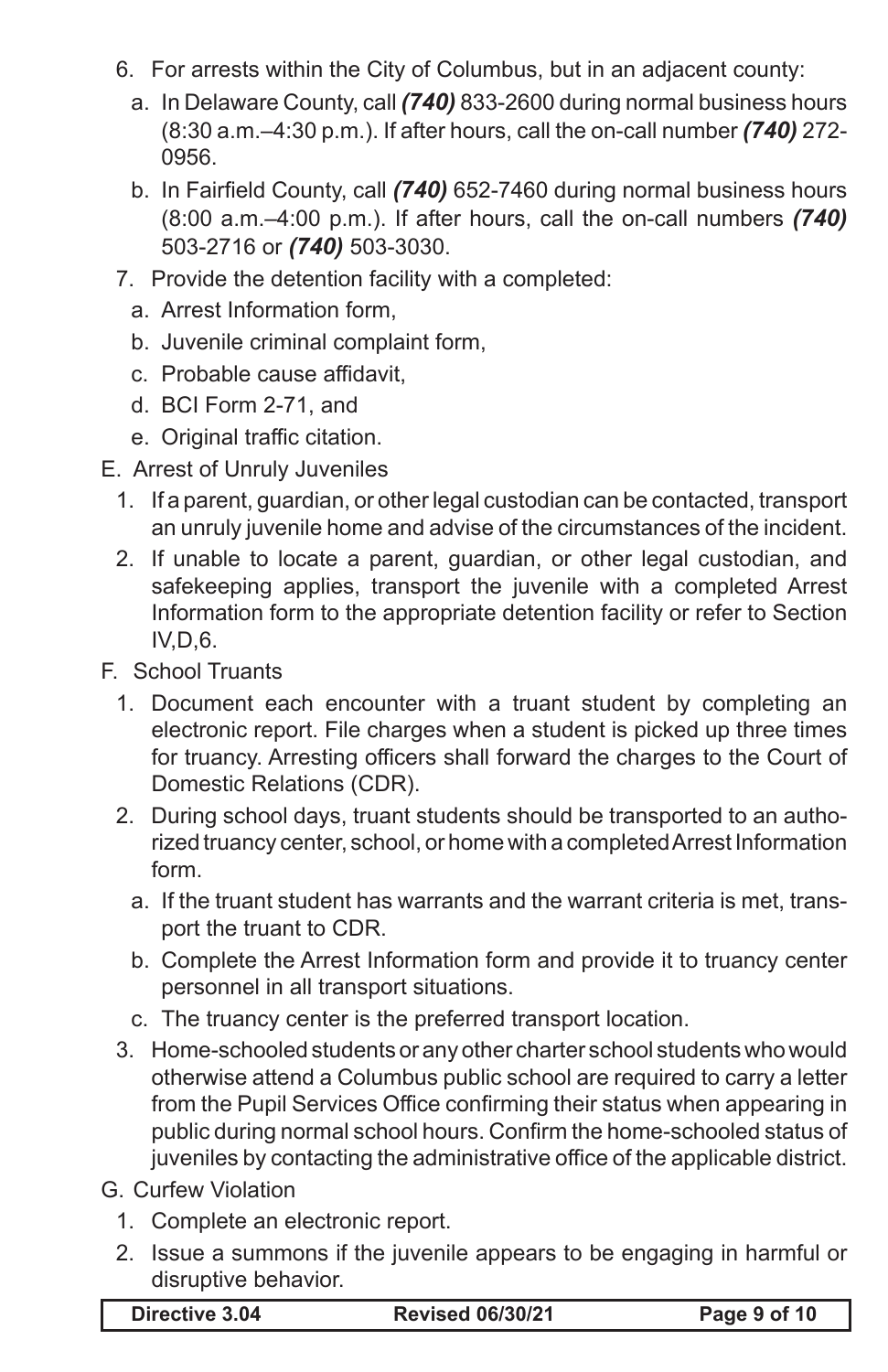- 3. Attempt to return the juvenile to his or her home, or contact a parent, guardian, or other legal custodian.
- 4. Transport the juvenile to the appropriate county's children services agency if the juvenile cannot be returned home or if a parent, guardian, or other legal custodian is not available. Note in the report that the juvenile was transported to the appropriate county's children services agency.

Note: For Delaware and Fairfield Counties, refer to Section III,H,4,d.

- H. Safekeeping at a County's Children Services Center
	- 1. Complete the following:
		- a. The appropriate county's Children Services form, if applicable*;*
		- b. The appropriate electronic report*; and*
		- *c. An Arrest Information form that includes the following:*
			- *(1) All required information that would be included when completing an arrest;*
			- *(2) "Safekeeping" listed as the charge description;*
			- *(3) All applicable information in the Juvenile Section of the form, including the name and contact information for the parents/ legal guardians;*
			- *(4) Name and contact information of all witnesses; and*
			- *(5) A Statement of Fact that includes a description of events, reason for safekeeping and/or arrest, and efforts made to contact the parents/legal guardians.*
	- 2. Contact Records Unit to email or fax the electronic report to the appropriate county's Children Services Center.
- I. Lost, Abandoned, or Recovered Missing Juveniles
	- 1. Refer to the "Missing Persons" directive.
	- 2. Return the juvenile to the care of a parent, guardian, or other legal custodian whenever possible.
	- 3. If a parent, guardian, or other legal custodian cannot be located, refer to Section III,H.
	- 4. Transport lost, abandoned, or recovered missing juveniles to the appropriate county's children services agency as outlined in Section III,H,4,c or d.
- J. Abused or Neglected Juveniles
	- 1. Evaluate the need for emergency medical care and take appropriate action.
	- 2. Notify the Homicide Unit if the abuse or neglect results in the death of a *juvenile*.
	- 3. Notify the Physical Child Abuse Unit when physical abuse or neglect within the home environment results in serious injury.